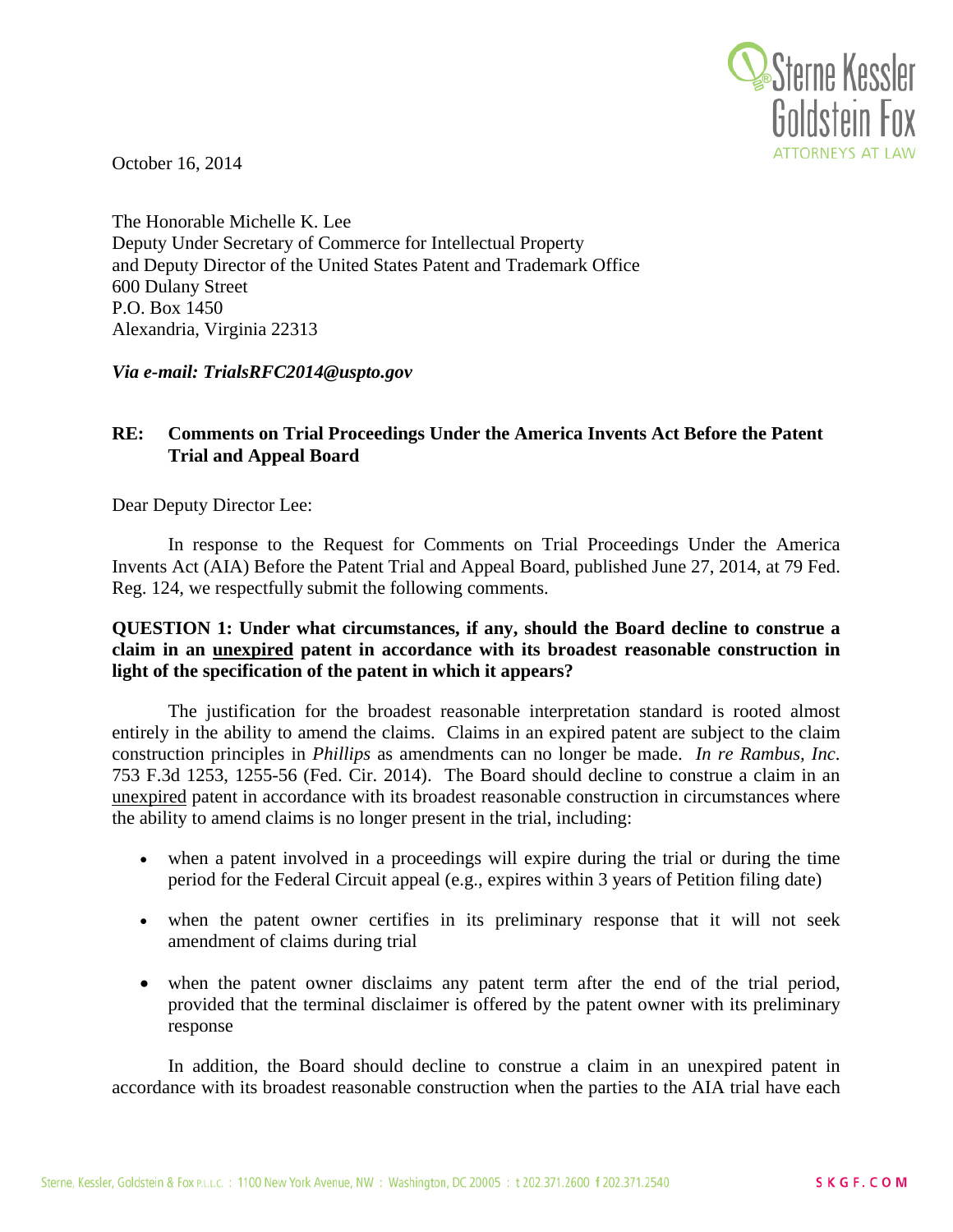filed claim construction briefings in another tribunal (e.g., District Court) on the constructions for claim terms involved in the trial.

Many of the decisions related to broadest reasonable construction draw a line between the "broadest reasonable construction" standard and the *Phillips* standard. However, this view fails to appreciate that what is "reasonable" may vary based on the circumstance of an individual case. Indeed, the "broadest reasonable" construction in circumstances, such as those described above, may be the *Phillips* standard. Put differently, in many cases there need not be any conflict between the two standards.

# **QUESTION 2: What modifications, if any, should be made to the Board's practice regarding motions to amend?**

1. Allow for conversion of a denied motion to amend into an ex parte reexamination

By statute, amendments to claims in an AIA proceeding are made by motion. 35 U.S.C. § 316(d). As such, the moving party (patent owner) has the burden of proof to establish that it is entitled to the request relief. 37 C.F.R. §42.20(c). That is, the burden lies with the patent owner to establish the patentability of the claims, as amended.

Should the Board deny patent owner's motion to amend, the patent owner should be provided with the opportunity to convert the denied motion to amend into an ex parte reexamination of the amended claims. In this case, any prior art raised in either the motion or the opposition should be applied as the substantial new questions of patentability. Reexamination is the most appropriate vehicle for dealing with amended claims in an issued patent.

2. Modify page limit requirements

A motion to amend is limited to 15 pages. Within those 15 pages, a patent owner must present the claim amendment or amendments, address written description support, provide claim constructions, and establish the patentability of the amended claims over prior art known to the patent owner. The restrictive page limits when combined with 14-point font and double spacing requirements severely hamper a patent owner's ability to establish the requisite proof of patentability. The Board should consider the following modifications:

- Allow the listing of substitute claims to be provided in an appendix that does not count against the page limits
- Move to a word count rather than a strict page limit, which would encourage use of helpful figures and diagrams.
- Set the number of pages based on the number of substitute claims proposed. For example, if a patent owner is proposing 1-3 substitute claims, set the page limit to a first threshold. If a patent owner is proposing 4-6 substitute claims, set the page limit to a second threshold.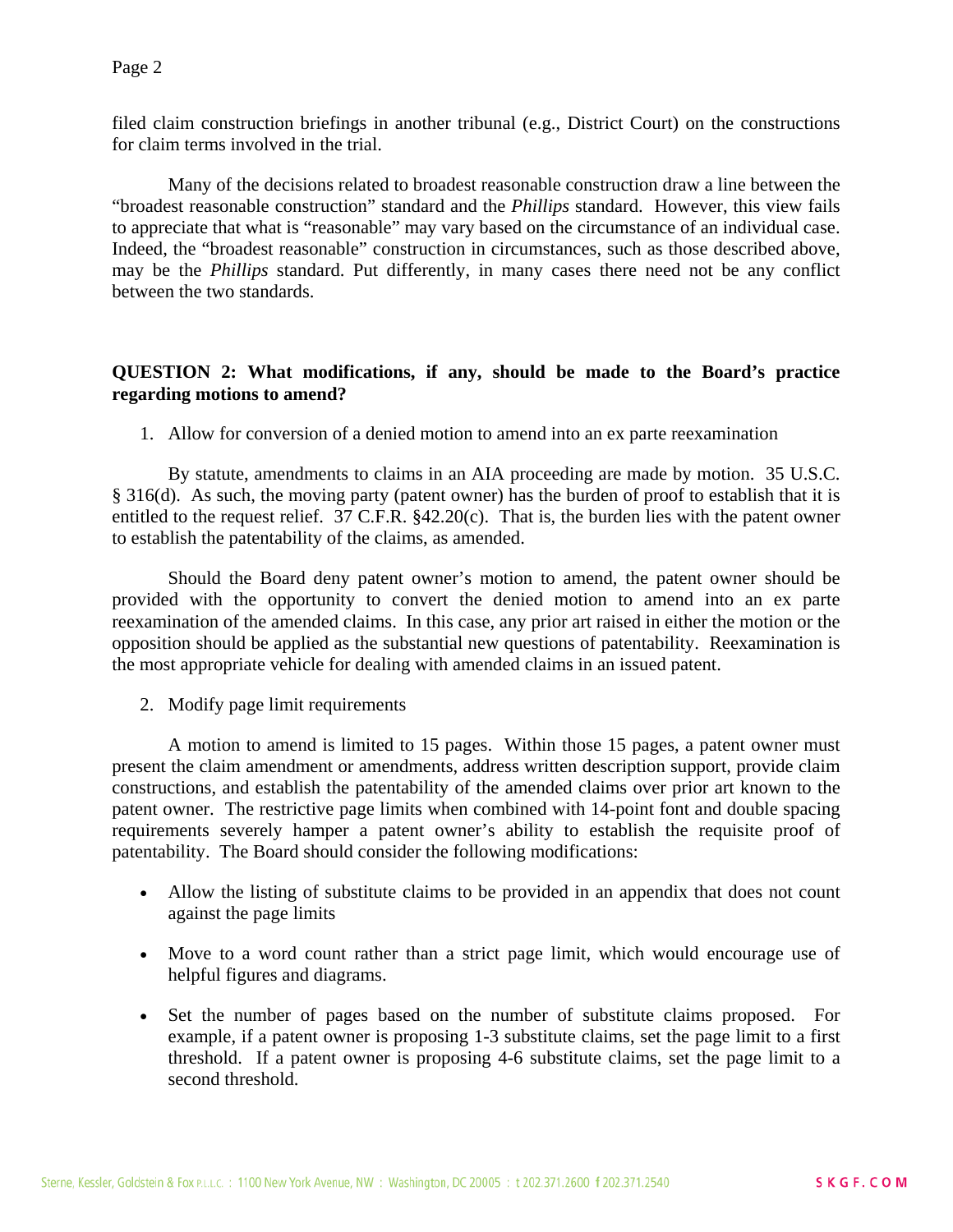#### **QUESTION 3: Should new testimonial evidence be permitted in a Patent Owner Preliminary Response? If new testimonial evidence is permitted, how can the Board meet the statutory deadline to determine whether to institute a proceeding while ensuring fair treatment of all parties?**

Yes – a patent owner should be permitted to submit testimonial evidence regarding claim construction in the Patent Owner Preliminary Response.

A Patent Owner Preliminary Response can be considered an equivalent to a motion to dismiss a complaint in a district court. *See, e.g.,* Fed. R. Civ. P. 12(b)(6) (A complaint that fails to "state a claim to relief that is plausible on its face" should be dismissed under Fed. R. Civ. P. 12(b)(6).); *See also, Ashcroft v. Iqbal*, 556 U.S. 662, 678 (2009). For purposes of a Rule 12(b)(6) motion, all facts alleged by the pleading party, and all reasonable inferences therefrom, are assumed true. Therefore, testimonial evidence regarding the proposed grounds of patentability should not be permitted in the Patent Owner Preliminary Response.

However, the pre-trial phase of a trial (petition and preliminary response) also includes a claim construction component. Under the "broadest reasonable interpretation" standard, terms are construed in terms of the understanding of a person of ordinary skill in the art based on the specification. A patent owner should be permitted to submit testimonial evidence to rebut Petitioner's claim construction evidence in a Patent Owner Preliminary Response.

### **QUESTION 4: Under what circumstances should the Board permit discovery of evidence of non-obviousness held by the petitioner, for example, evidence of commercial success for a product of the petitioner? What limits should be placed on such discovery to ensure that the trial is completed by the statutory deadline?**

Secondary considerations are "not just a cumulative or confirmatory part of the obviousness calculus but constitute independent evidence of nonobviousness … [and] enables the court to avert the trap of hindsight." *Leo Pharm. Prods., Ltd. v. Rea*, 726 F.3d 1346, 1358 (Fed. Cir. 2013). "[E]vidence of secondary considerations may often be the most probative and cogent evidence in the record. It may often establish that an invention appearing to have been obvious in light of the prior art was not." *Stratoflex v. Aeroquip*, 713 F.2d 1530, 1538 (Fed. Cir. 1983). Therefore, it is important to give a patent owner a full and fair opportunity to develop arguments regarding secondary considerations.

In *Garmin v. Cuozzo*, IPR2012-00001, the Board set forth five factors used in making decisions regarding discovery:

- 1. More than a possibility and mere allegation
- 2. Litigation positions and underlying basis
- 3. Ability to generate equivalent information by other means
- 4. Easily understandable instructions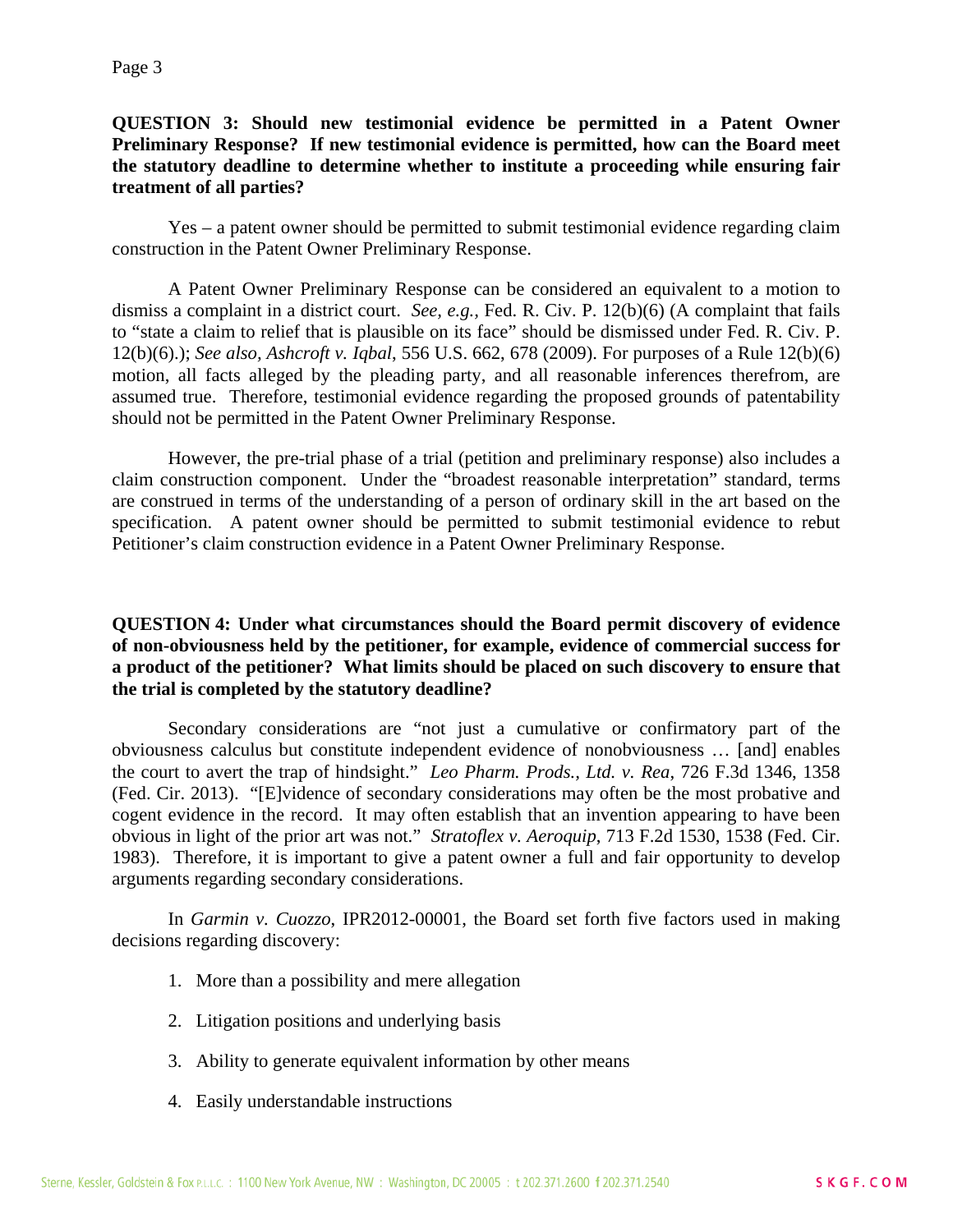5. Requests not overly burdensome to answer

When considering discovery of secondary considerations of non-obviousness, particularly commercial success and evidence of copying, the first and fifth *Garmin* factors are often determinative.

In an IPR, to meet the first *Garmin* factor, the requesting party must establish that it is already in possession of evidence tending to show beyond speculation that something useful will be uncovered. Because this evidence is often solely in control of the petitioner when certain secondary considerations are at issue, the first *Garmin* factor becomes an insurmountable hurdle for a patent owner without access to any means of discovery. To provide the patent owner with the ability to fully develop its case, the Board should relax the first *Garmin* factor.

However, to balance the relaxation of the first *Garmin* factor, the Board should also strengthen the fifth *Garmin* factor. The strengthening of the fifth *Garmin* factor will protect petitioners against expensive and burdensome discovery. The Board should also consider broadening the scope of the second factor when discovery of certain secondary considerations evidence such as copying is at issue. For example, establishing "copying" may often involve obtaining confidential evidence regarding the structure and operation of a product. The second factor should be used to guard against the use of an IPR or CBM proceeding to develop litigation positions regarding infringement.

To ensure the "just, speedy, and inexpensive" resolution of these proceedings, alternative vehicles could be used for secondary considerations discovery. For example, consider the following:

- permit the patent owner to serve a limited number of focused interrogatories and requests for production related to secondary considerations
- provide a schedule for secondary considerations discovery. For example, allowing for interrogatories and/or requests for production to be served pre-institution (e.g., 1 month before institution date), and requiring petitioner to serve evidence within 1 month after institution

And for motions to amend, the Board should consider the following limitation:

 limiting discovery of secondary considerations to support a motion to amend to nonconfidential materials. By statute, any information submitted "by the patent owner in support of any amendment entered under subsection (d) **is made available to the public as part of the prosecution history of the patent**." 35 U.S.C. § 316(a)(9).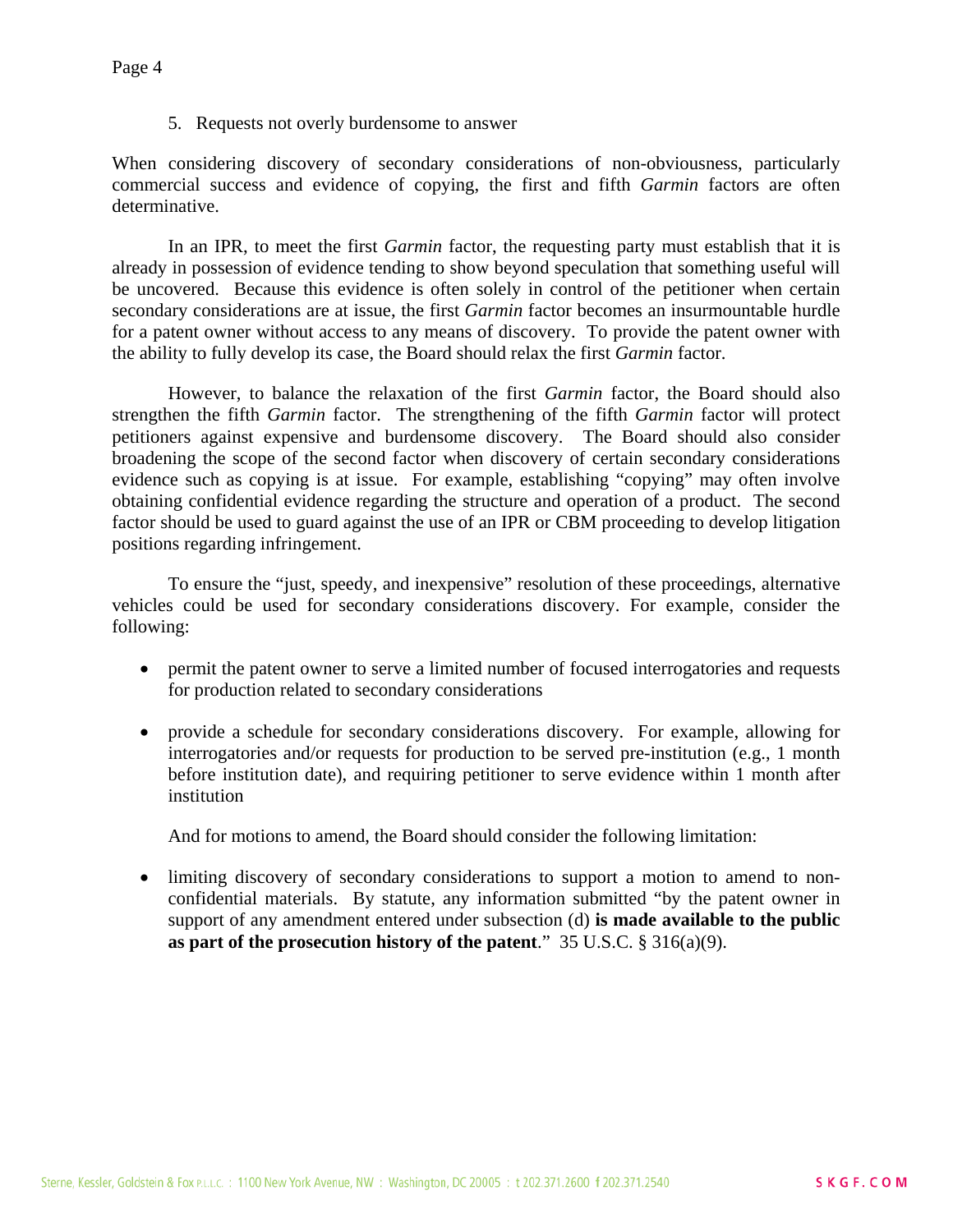Page 5

#### **QUESTION 5: Should a patent owner be able to raise a challenge regarding a real party in interest at any time during a trial?**

Yes. The patent owner should be able to raise a challenge regarding a real party in interest at any time during a trial. The real party in interest issue is important because it could impact the Board's jurisdiction to even hear the case. It also impacts the estoppels that arise upon final written decision. Moreover, real party in interest is a fact-dependent issue. *See generally Taylor v. Sturgell*, 553 U.S. 880 (2008). As such, real party in interest often requires limited discovery. Finally, it is an issue that could change over the course of a trial. So to limit the patent owner's ability to raise real party in interest issues to the pre-trial phase where discovery is extremely limited would be prejudicial to patent owners.

### **QUESTION 6:** Are the factors enumerated in the Board's decision in *Garmin v. Cuozzo*, **IPR2012-00001, appropriate to consider in deciding whether to grant a request for additional discovery? What additional factors, if any, should be considered?**

Please see the comments to question 4.

# **QUESTION 7: How should multiple proceedings before the USPTO involving the same patent be coordinated?**

Multiple proceedings involving the same patent increase the burden on the patent owner and the office and introduce complexity with coordination and management across cases. Multiple proceedings may also present situations where petitioners can "game" the system, for instance, by waiting for preliminary responses, or trial decisions before filing subsequent petitions. The following list provides proposals for handling multiple proceedings in the Office:

- (1) where feasible multiple proceedings involving same or related patents should be consolidated for scheduling purposes and same panel assigned to each proceeding
- (2) in cases where same (or different) party files multiple concurrent petitions on same claims using different art, USPTO should make institution decision (e.g., redundant/cumulative art) as if one proceeding (one large petition)
- (3) in cases where same party files multiple subsequent petitions on same claim using different art:
	- (a) petitioner should be required to set forth how grounds are different and not cumulative to grounds in originally filed petition
	- (b) if filed before Patent Owner Preliminary Response date of the initial proceeding, Patent Owner Preliminary Response date should be reset to 3M from notice of filing of subsequent petition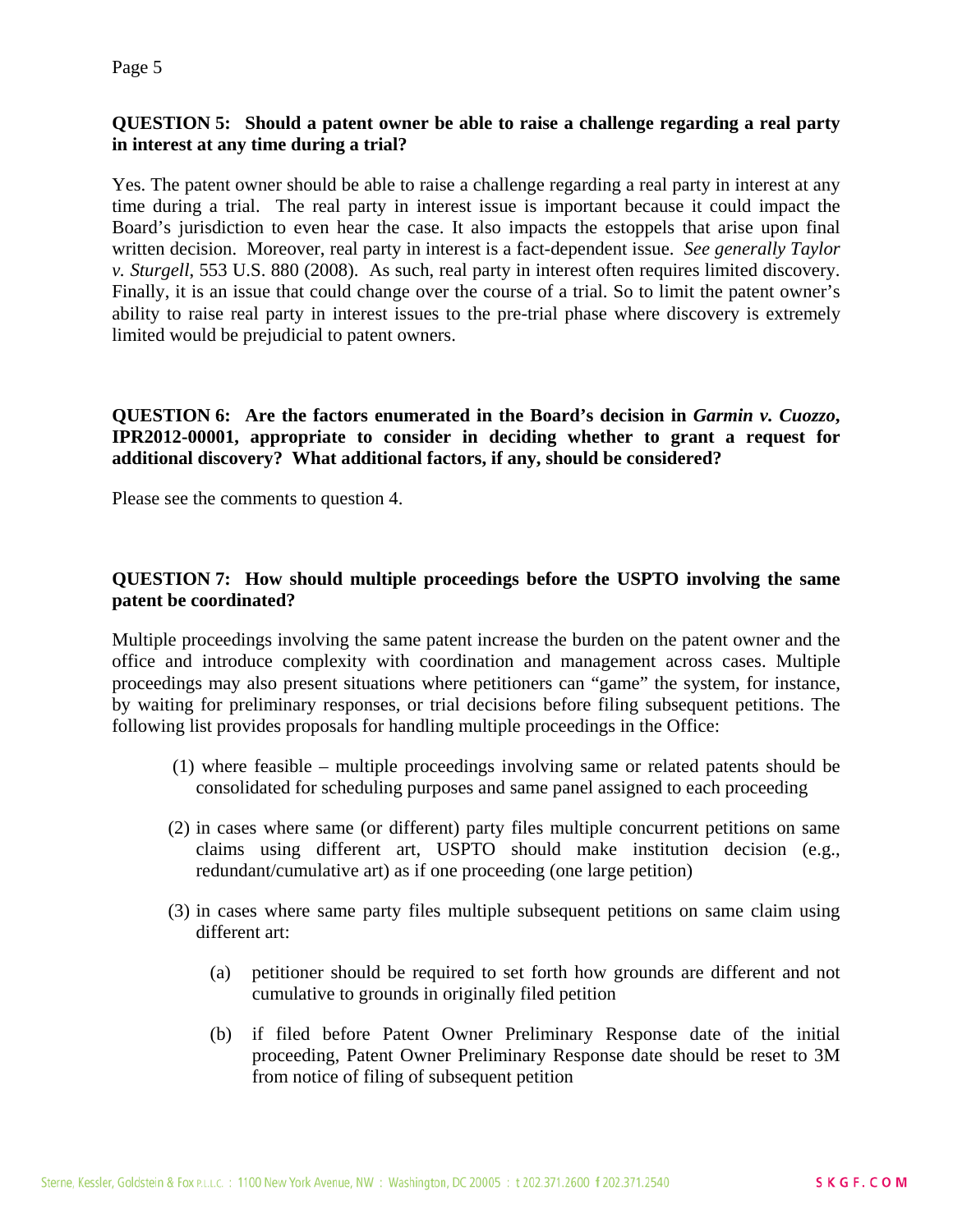- (c) if filed before Patent Owner Preliminary Response date of initial proceeding, schedule and briefing should be consolidated (e.g., one patent owner response after initiation with modified pages, one petitioner reply, etc.)
- (d) if filed after institution of trial, second proceeding should be stayed (or terminated)
- (4) in cases where different parties files multiple subsequent petitions on same claim using different art:
	- (a) petitioner should be required to set forth how grounds are different and not cumulative to grounds in originally filed petition
	- (b) if filed before Patent Owner Preliminary Response date of initial proceeding, POPR date should be reset to 3M from notice of filing of subsequent petition
	- (c) if filed before Patent Owner Preliminary Response date of initial proceeding, schedule and briefing should be consolidated (e.g., one patent owner response after initiation with modified pages, one petitioner reply, etc.)
	- (d) if filed after institution of trial, second proceeding should be stayed
- (5) in cases involving reexamination and AIA trial: if reexamination is not stayed, Board's claim construction from AIA trial should be applied in the reexamination proceeding. If an Office Action/responses/comments already has been filed in the copending reexamination, parties should be given mechanism to brief issues under new claim constructions.

**QUESTION 8: What factors should be considered in deciding whether to stay, transfer, consolidate, or terminate an additional proceeding involving the same patent after a petition for AIA trial has been filed?** 

- (1) type of additional proceeding (IPR, CBM, or reexamination)
- (2) time between filing date of initial proceeding and additional proceeding
- (3) stage of initial proceeding (pre-trial, post-trial)
- (4) duration of additional proceeding (e.g., IPR/CBM is appx. 18M from filing, reexam 2-3 years)
- (5) scope of each proceeding (e.g., same, overlapping or different claims; same, overlapping or different prior art)
- (6) third party filers (same, different)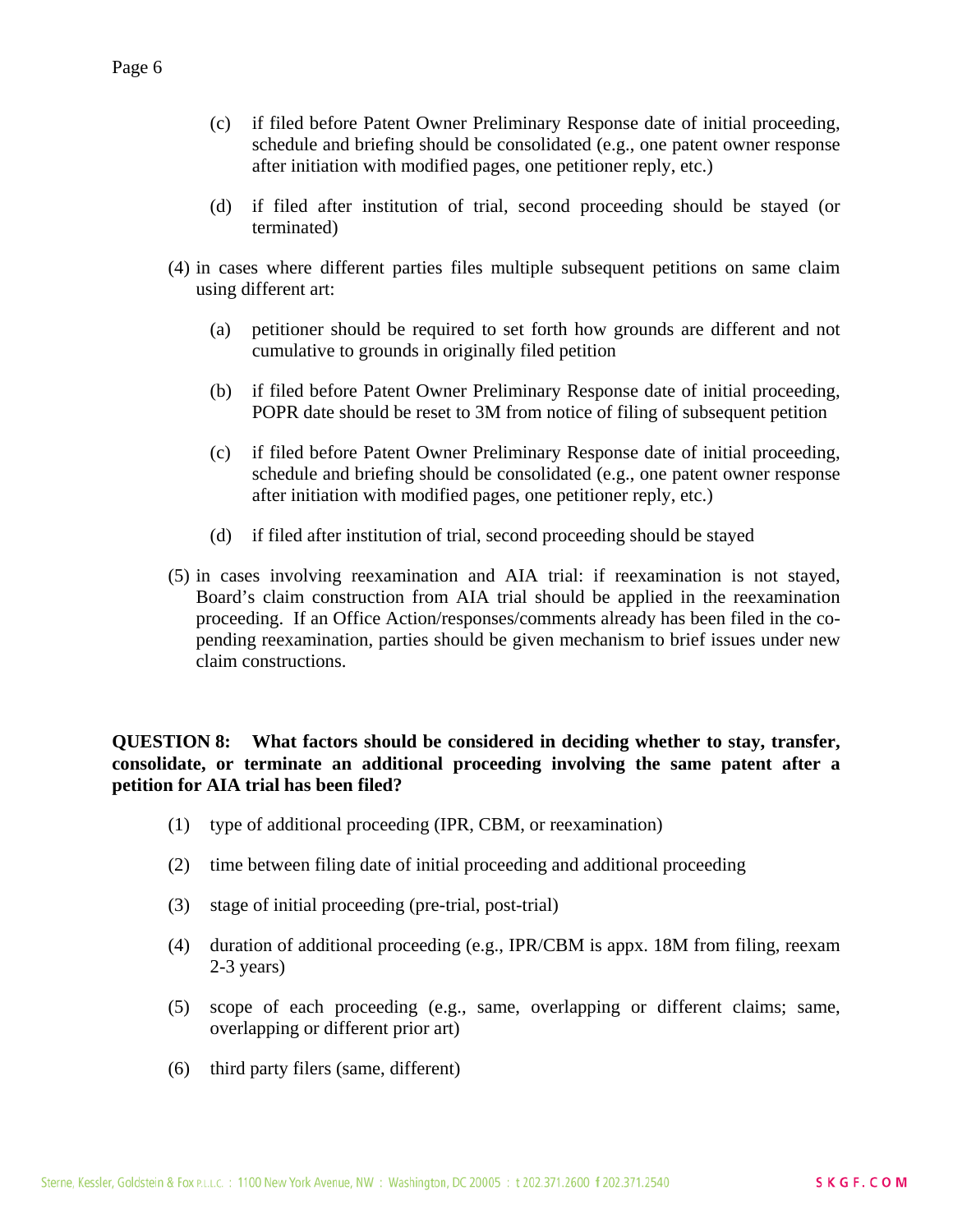- (7) relation between third party filer of additional proceeding and filer of initial proceeding (e.g., members of same joint defense group, parties to indemnification agreement, etc.)
- (8) number of total proceedings filed against the patent
- (9) whether additional proceeding is a reexamination: ex parte reexamination should not be transferred to PTAB because patent owner would lose rights such as ability to interview case
- (10) whether pending District Court litigation has been stayed pending resolution of the reexamination
- (11) whether validity of claims at issue in AIA trial is currently on appeal to the Federal Circuit

#### **QUESTION 9: Under what circumstances, if any, should a copending reexamination proceeding or reissue proceeding be stayed in favor of an AIA trial? If a stay is entered, under what circumstances should the stay be lifted?**

The following circumstances justify the stay of copending reexamination proceeding or reissue:

- (1) reexamination at stage where claim amendments are possible (e.g., before Notice of Appeal)
- (2) reexamination is proceeding under claim construction that is inconsistent with claim construction being applied in AIA trial
- (3) agreement of parties to reexamination that reexamination should be stayed

If a stay is entered, the following circumstance justifies the lifting of the stay:

(1) IPR final written decision finds some or all of claims patentable that are also subject to reexamination

#### **QUESTION 10: Under what circumstances, if any, should an AIA trial be stayed in favor of a copending reexamination proceeding or reissue proceeding? If a stay is entered, under what circumstances should the stay be lifted?**

The circumstances resulting in stay of an AIA trial should be limited. If copending reexamination is in the late stages of appeal to PTAB (e.g., after briefing and oral argument), an AIA trial should be stayed if significant overlap in claims between the proceedings exists. Additionally, the Board should consider a stay of the AIA trial where parties to both proceedings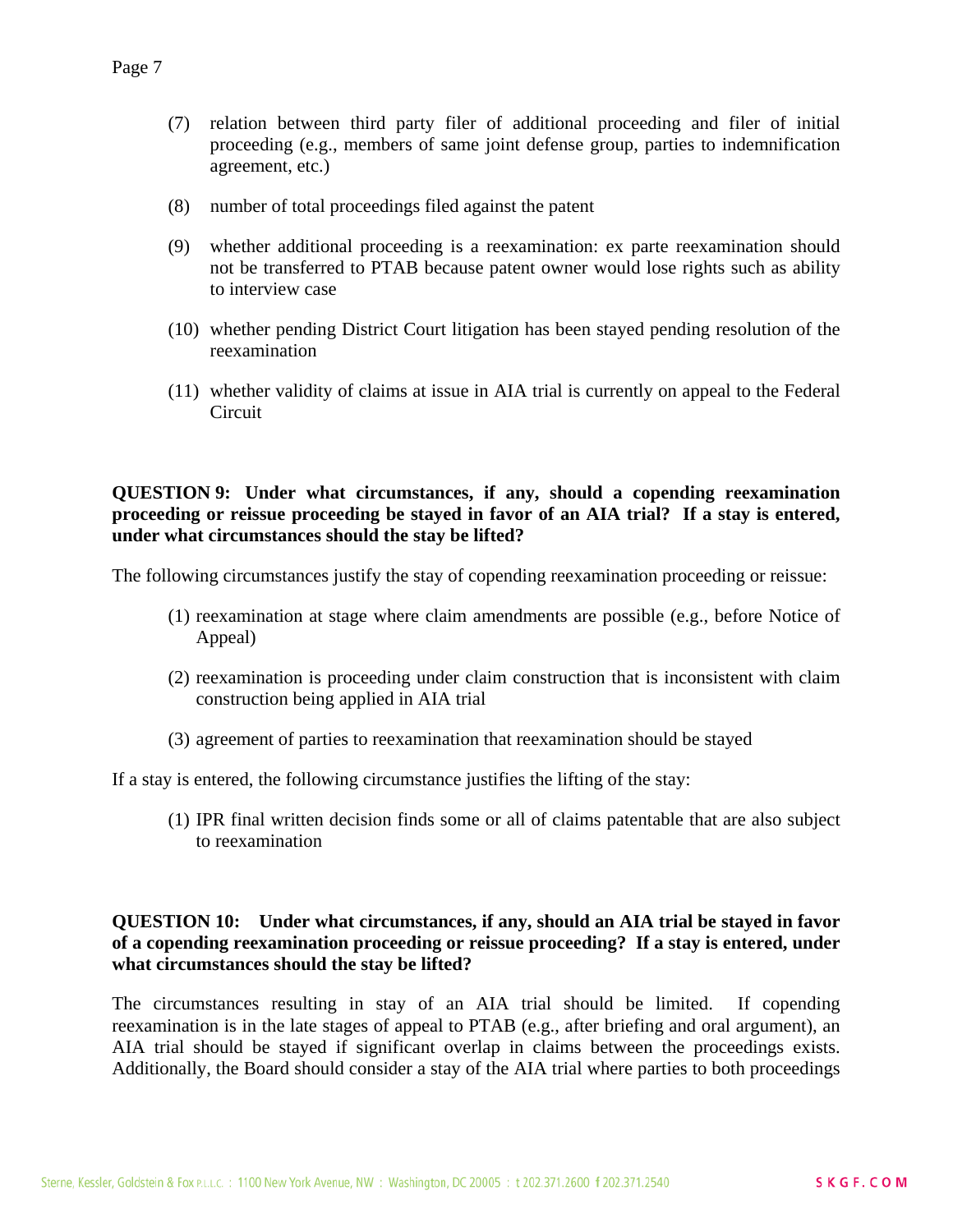Page 8

are identical and parties agree that validity should be determined in the reexamination proceeding first.

If a stay is entered, the stay should be lifted if and when the PTAB issues a decision in reexamination finding one or more claims patentable.

#### **QUESTION 11: Under what circumstances, if any, should a copending reexamination proceeding or reissue proceeding be consolidated with an AIA trial?**

Given the different focuses of proceedings (reexamination and reissue are examinational and AIA trials are adjudicatory), we do not anticipate any circumstances that would justify consolidating reexamination or reissue with an AIA trial.

#### **QUESTION 12: How should consolidated proceedings be handled before the USPTO?**

See comments on Questions 7-11 and 13.

**QUESTION 13: Under what circumstances, if any, should a petition for an AIA trial be rejected because the same or substantially the same prior art or arguments previously presented to the USPTO in a different petition for an AIA trial, in a reexamination proceeding or in a reissue proceeding?** 

These comments apply only where no joinder is requested:

If same petitioner (or requester) filing concurrent or subsequent proceedings against a patent, petition should be rejected if patent owner can establish that the prior art or arguments are the same or substantially the same.

If same or different petitioner (or requester) and petition is filed subsequent to initial proceeding on same claims, petition should be rejected if petitioner does not establish how the prior art and/or arguments presented in the new petition are a new issue (technical or legal) not already before the office.

#### **QUESTION 15: Under what circumstances, if any, should live testimony be permitted at the oral hearing?**

The use of live testimony at oral hearing should be limited to circumstances where the credibility of a declarant is case dispositive.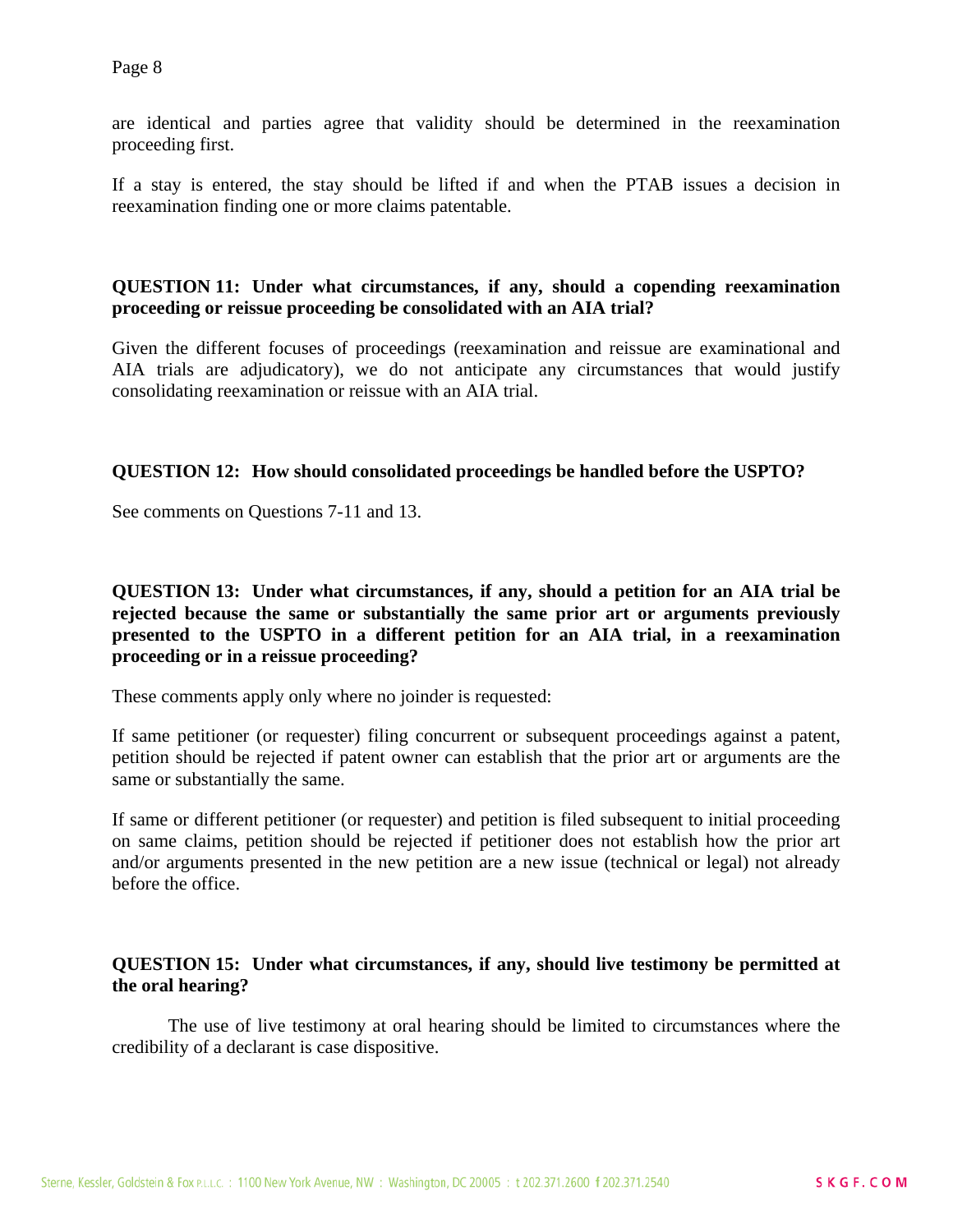#### Page 9

#### **QUESTION 16: What changes, if any, should be made to the format of the oral hearing?**

No changes should be made to the format of the oral hearing.

## **QUESTION 17: What other changes can and should be made in AIA trial proceedings? For example, should changes be made to the Board's approach to instituting petitions, page limits, or request for rehearing practice?**

Petitioners should not be required to include its mandatory notices as part of the petition. Often listing of related proceedings required in a mandatory notice is extensive. As a result, mandatory notices may consume 1-2 pages of petition. Petitioners should be permitted to file mandatory notices in a separate document.

The tight page requirements should be relaxed across the proceeding. The page limit requirements thwart the Board from obtaining the briefings from each party to the proceeding necessary to reach a just result.

As a general matter, the PTAB should limit the size of filings by word count, and not page limits.

For important issues, the PTAB should make more use of its ability to enter precedential decisions.

As part of routine discovery, a patent owner should be required to serve any evidence regarding authentication or public availability of references on which trial has been instituted. For example, if the patent owner admitted that documents at issue in the AIA trial were authentic or publicly available in another proceeding, the patent owner should be required to serve on Petitioner. Similarly, if a defendant in a litigation (other than petitioner) provided this evidence to patent owner, the patent owner should be required to serve the evidence on petitioner. The time for service should be concurrent with any objections Patent Owner is making to Petitioner's evidence.

A request for Rehearing should be decided by an expanded panel of judges or alternatively, a procedure should be available to request reconsideration by an expanded panel.

The striking of demonstratives at or before oral hearing should be extremely limited. The Board should be permitted to determine the weight to accord to a party's demonstratives.